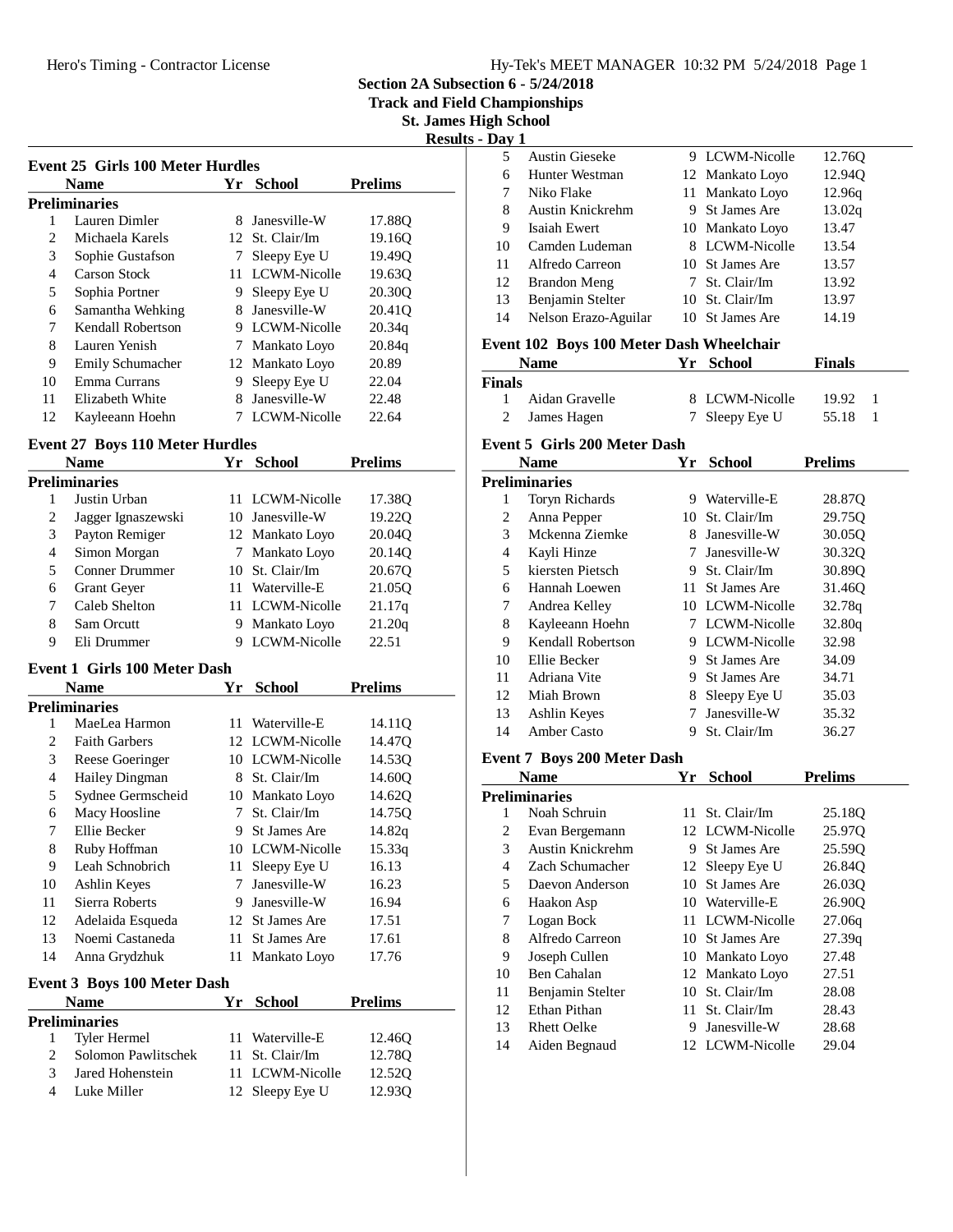**Section 2A Subsection 6 - 5/24/2018**

**Track and Field Championships**

**St. James High School**

**Results - D** 

|               | Event 103 Boys 200 Meter Dash Wheelchair<br><b>Name</b> |   | Yr School                                     | <b>Finals</b> |    |
|---------------|---------------------------------------------------------|---|-----------------------------------------------|---------------|----|
| <b>Finals</b> |                                                         |   |                                               |               |    |
| 1             | Aidan Gravelle                                          |   | 8 LCWM-Nicolle                                | 38.83         | 1  |
| 2             | James Hagen                                             | 7 | Sleepy Eye U                                  | 1:54.23       | 1  |
|               |                                                         |   |                                               |               |    |
|               | Event 45 Girls 4x800 Meter Relay                        |   |                                               |               |    |
|               | <b>Team</b>                                             |   | <b>Relay</b>                                  | <b>Finals</b> |    |
| <b>Finals</b> |                                                         |   |                                               |               |    |
| $\mathbf{1}$  | LCWM-Nicollet                                           |   |                                               | 10:10.48      | 12 |
|               | 1) Emily Beckmann 12                                    |   | 2) Grace Moeller 8                            |               |    |
|               | 3) Olivia Flack 11                                      |   | 4) MaKenna Thurston 11                        |               |    |
| 2             | Janesville-W                                            |   |                                               | 10:48.95      | 10 |
|               | 1) Emma Johnson 9                                       |   | 2) Maddison Kunst 7                           |               |    |
|               | 3) Addison Peed 7                                       |   | 4) Regan Asselin 7                            |               |    |
| 3             | Mankato Loyo                                            |   |                                               | 10:58.46      | 8  |
|               | 1) Kyla Haas 12                                         |   | 2) Ellie Nygren 10                            |               |    |
|               | 3) Dani Fisher 7                                        |   | 4) Eaden Javens 12                            |               |    |
| 4             | Sleepy Eye Unified                                      |   |                                               | 11:34.93      | 6  |
|               | 1) Hanna Himmelman 12                                   |   | 2) Kira DeMaris 11                            |               |    |
|               | 3) Brianna Polesky 12                                   |   | 4) Miah Brown 8                               |               |    |
|               | 5 Waterville-E                                          |   |                                               | 12:26.52      | 4  |
|               | 1) Sarah Best 11                                        |   | 2) Lisa Samerow 11                            |               |    |
|               | 3) Mya Geyer 9                                          |   | 4) Savannah Wendel 8                          |               |    |
| 6             | St James Area                                           |   |                                               | 13:13.42      | 3  |
|               | 1) Adriana Vite 9                                       |   | 2) Jovanna Rodriguez 11                       |               |    |
|               |                                                         |   |                                               |               |    |
|               | 3) Maritza Rodriguez 8                                  |   | 4) Diana Rodriguez 7                          |               |    |
|               |                                                         |   |                                               |               |    |
|               | Event 47 Boys 4x800 Meter Relay                         |   |                                               |               |    |
|               | Team                                                    |   | <b>Relay</b>                                  | <b>Finals</b> |    |
| <b>Finals</b> |                                                         |   |                                               |               |    |
| $\mathbf{1}$  | Mankato Loyo                                            |   |                                               | 8:32.06       | 12 |
|               | 1) Micah Rentschler 11                                  |   | 2) Brett Omtvedt 10                           |               |    |
|               | 3) Brady Omtvedt 12                                     |   | 4) Landon Javens 12                           |               |    |
| 2             | <b>St James Area</b>                                    |   |                                               | 8:59.82       | 10 |
|               | 1) Leo Tellez 12                                        |   | 2) Mauricio Vite 10                           |               |    |
|               | 3) Hayden Jones 8                                       |   | 4) MIchael Nett 11                            |               |    |
| 3             | LCWM-Nicollet                                           |   |                                               | 9:12.07       | 8  |
|               | 1) Jimmy Bergstad 9                                     |   | $2)$ Jon Mans $10$                            |               |    |
|               | 3) Nathan Duis 9                                        |   | 4) Jayden Johnson 11                          |               |    |
| 4             | St. Clair/Im                                            |   |                                               | 9:32.27       | 6  |
|               | 1) Taylor Pithan 12                                     |   | 2) Cody Pithan 9                              |               |    |
|               | 3) John Lynch 9                                         |   | 4) Conner Andree 8                            |               |    |
| 5             | Waterville-E                                            |   |                                               | 9:41.94       | 4  |
|               | 1) Lewis Becker 12                                      |   | 2) Cole Kokoschke 10                          |               |    |
|               | 3) Jarod Pavek 11                                       |   | 4) Matthew VanHoudt 10                        |               |    |
| 6             | Sleepy Eye Unified                                      |   |                                               | 11:44.67      | 3  |
|               | 1) Isaac Johnson 10<br>3) Laurence Simonsen 8           |   | 2) Blake Steffenmeier 10<br>4) Joey Fischer 9 |               |    |

| Name                           | Yr School      | <b>Finals</b> |
|--------------------------------|----------------|---------------|
| <b>Finals</b><br>Lauren Dimler | 8 Janesville-W | 17.45<br>12   |

|   | Michaela Karels   |   | 12 St. Clair/Im | 19.01 | 10                          |  |
|---|-------------------|---|-----------------|-------|-----------------------------|--|
|   | Sophie Gustafson  | 7 | Sleepy Eye U    | 19.30 | 8                           |  |
|   | Carson Stock      |   | 11 LCWM-Nicolle | 19.63 | 6                           |  |
| 5 | Samantha Wehking  |   | 8 Janesville-W  | 20.20 | 4                           |  |
| 6 | Lauren Yenish     |   | 7 Mankato Loyo  | 20.40 | 3                           |  |
|   | Sophia Portner    |   | Sleepy Eye U    | 20.50 | $\mathcal{D}_{\mathcal{L}}$ |  |
| 8 | Kendall Robertson |   | LCWM-Nicolle    | 20.91 |                             |  |
|   |                   |   |                 |       |                             |  |

### **Event 27 Boys 110 Meter Hurdles**

|               | Name                                             | Yг | School          | <b>Finals</b> |    |
|---------------|--------------------------------------------------|----|-----------------|---------------|----|
| <b>Finals</b> |                                                  |    |                 |               |    |
|               | Justin Urban                                     |    | 11 LCWM-Nicolle | 16.97         | 12 |
| 2             | Jagger Ignaszewski                               |    | 10 Janesville-W | 19.03         | 10 |
| 3             | Payton Remiger                                   |    | 12 Mankato Loyo | 19.23         | 8  |
| 4             | Conner Drummer                                   |    | 10 St. Clair/Im | 20.40         | 6  |
| 5             | <b>Grant Geyer</b>                               |    | 11 Waterville-E | 20.76         | 4  |
| 6             | Sam Orcutt                                       | 9  | Mankato Loyo    | 21.18         | 3  |
| 7             | Simon Morgan                                     | 7  | Mankato Loyo    | 21.29         | 2  |
| 8             | Caleb Shelton                                    |    | 11 LCWM-Nicolle | 21.43         |    |
|               | $\sim$ $\sim$ $\sim$ $\sim$ $\sim$ $\sim$ $\sim$ |    |                 |               |    |

### **Event 1 Girls 100 Meter Dash**

|                             | <b>Name</b>           | Yr. | <b>School</b>   | Finals |                |
|-----------------------------|-----------------------|-----|-----------------|--------|----------------|
| <b>Finals</b>               |                       |     |                 |        |                |
|                             | MaeLea Harmon         |     | 11 Waterville-E | 12.32  | 12             |
| $\mathcal{D}_{\mathcal{L}}$ | <b>Faith Garbers</b>  |     | 12 LCWM-Nicolle | 13.97  | 10             |
| 3                           | Reese Goeringer       |     | 10 LCWM-Nicolle | 14.05  | 8              |
| 4                           | Sydnee Germscheid     |     | 10 Mankato Loyo | 14.54  | 6              |
| 5                           | <b>Hailey Dingman</b> |     | 8 St. Clair/Im  | 14.67  | $\overline{4}$ |
| 6                           | Macy Hoosline         |     | 7 St. Clair/Im  | 14.83  | 3              |
|                             | Ellie Becker          | 9   | St James Are    | 14.88  | $\mathfrak{D}$ |
| 8                           | Ruby Hoffman          |     | LCWM-Nicolle    | 15.06  |                |

## **Event 3 Boys 100 Meter Dash**

| <b>Name</b>                 |                       | Yг | School          | Finals |                             |
|-----------------------------|-----------------------|----|-----------------|--------|-----------------------------|
| <b>Finals</b>               |                       |    |                 |        |                             |
|                             | Tyler Hermel          | 11 | Waterville-E    | 12.05  | 12                          |
| $\mathcal{D}_{\mathcal{L}}$ | Jared Hohenstein      |    | 11 LCWM-Nicolle | 12.12  | 10                          |
| 3                           | Solomon Pawlitschek   |    | 11 St. Clair/Im | 12.12. | 8                           |
| 4                           | Hunter Westman        |    | 12 Mankato Loyo | 12.35  | 6                           |
| 5                           | Luke Miller           |    | 12 Sleepy Eye U | 12.35  | $\overline{\mathcal{A}}$    |
| 6                           | <b>Austin Gieseke</b> |    | 9 LCWM-Nicolle  | 12.43  | 3                           |
|                             | Austin Knickrehm      |    | 9 St James Are  | 12.62  | $\mathcal{D}_{\mathcal{L}}$ |
| 8                           | Niko Flake            |    | 11 Mankato Loyo | 12.82  |                             |

#### **Event 37 Girls 4x200 Meter Relay**

| <b>Team</b>                                 | <b>Relay</b> | <b>Finals</b>       |    |
|---------------------------------------------|--------------|---------------------|----|
| <b>Finals</b>                               |              |                     |    |
| Janesville-W                                |              | 1:54.39             | 12 |
| 1) Kayli Hinze 7                            |              | 2) Lauren Dimler 8  |    |
| 3) Emily Olson 9                            |              | 4) Mckenna Ziemke 8 |    |
| St. Clair/Im<br>$\mathcal{D}_{\mathcal{L}}$ |              | 1:57.16             | 10 |
| 1) kiersten Pietsch 9                       |              | 2) Laken Wellner 11 |    |
| 3) MacKenzie Kruse 11                       |              | 4) Anna Pepper 10   |    |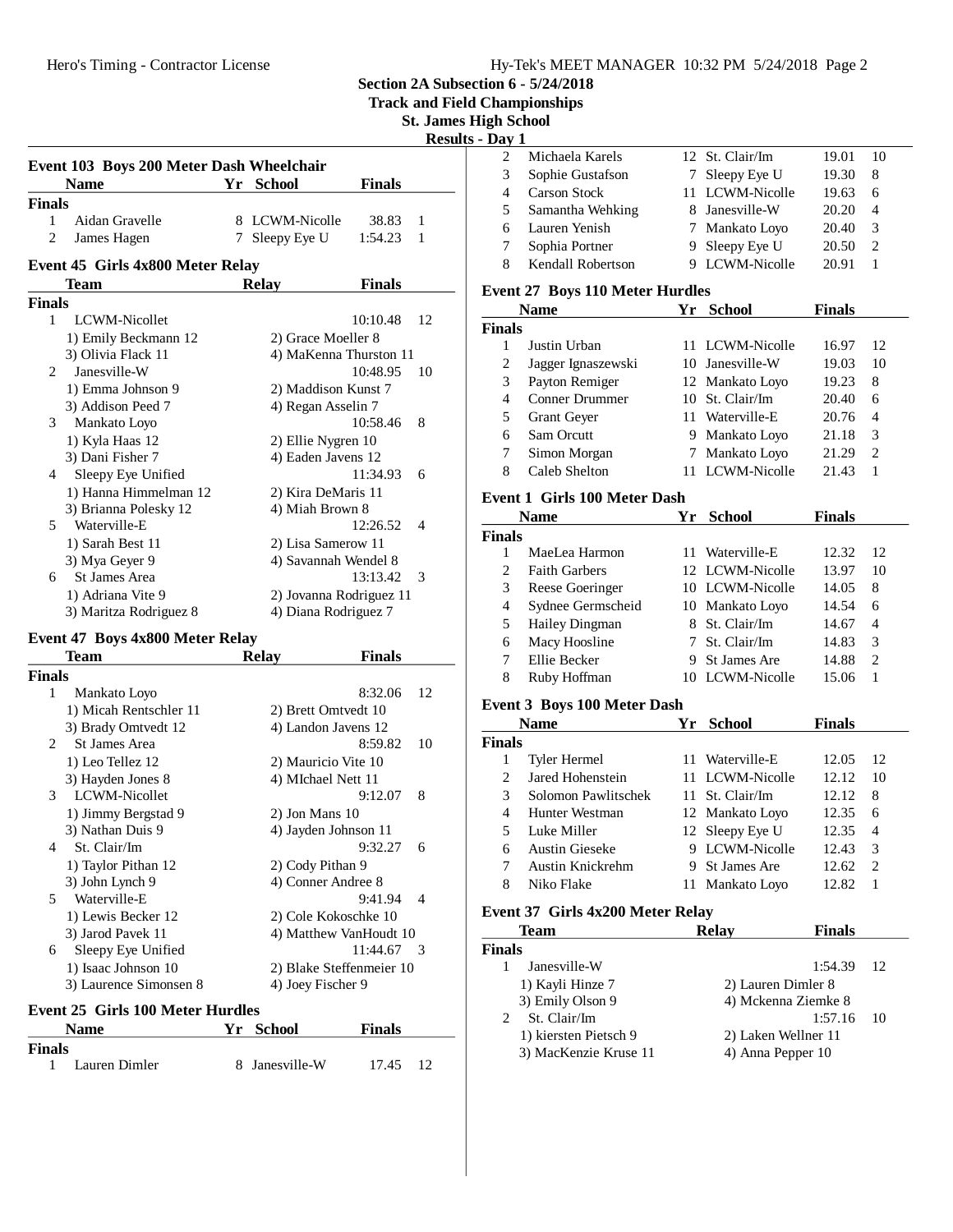**Section 2A Subsection 6 - 5/24/2018**

**Track and Field Championships**

**St. James High School**

**Results - Day 1**

|                                            |                    |                       | -----          |
|--------------------------------------------|--------------------|-----------------------|----------------|
| Finals  (Event 37 Girls 4x200 Meter Relay) |                    |                       |                |
| <b>Team</b>                                | <b>Relay</b>       | <b>Finals</b>         |                |
| LCWM-Nicollet<br>3                         |                    | 2:03.87               | 8              |
| 1) Jessi Johnson 11                        |                    | 2) Tayler Johnson 10  |                |
| 3) Ruby Hoffman 10                         | 4) Samantha Rist 9 |                       |                |
| Mankato Loyo<br>4                          |                    | 2:05.18               | 6              |
| 1) Sami Naples 9                           |                    | 2) Meea Atkinson 7    |                |
| 3) Dani Fisher 7                           |                    | 4) Anna Grydzhuk 11   |                |
| Sleepy Eye Unified<br>5                    |                    | 2:15.24               | $\overline{4}$ |
| 1) Leah Schnobrich 11                      | 2) Miah Brown 8    |                       |                |
| 3) Emma Currans 9                          |                    | 4) Kayla Schroepfer 9 |                |
|                                            |                    |                       |                |

#### **Event 39 Boys 4x200 Meter Relay**

|                             | Team                      | Relav                | Finals                   |                |
|-----------------------------|---------------------------|----------------------|--------------------------|----------------|
| <b>Finals</b>               |                           |                      |                          |                |
| 1                           | Waterville-E              |                      | 1:32.86                  | 12             |
|                             | 1) Christopher Byrne 12   | 2) Isaac Pratt 11    |                          |                |
|                             | 3) Jaden Taylor 10        | 4) Taylor Glende 12  |                          |                |
| $\mathcal{D}_{\mathcal{L}}$ | LCWM-Nicollet             |                      | 1:36.41                  | 10             |
|                             | 1) Austin Gieseke 9       | 2) James Sullivan 11 |                          |                |
|                             | 3) Jared Hohenstein 11    |                      | 4) Evan Bergemann 12     |                |
| 3                           | St. Clair/Im              |                      | 1:36.89                  | 8              |
|                             | 1) Noah Schruin 11        | 2) Gage Baker 11     |                          |                |
|                             | 3) Solomon Pawlitschek 11 | 4) Evan Case 12      |                          |                |
| 4                           | St James Area             |                      | 1:41.98                  | 6              |
|                             | 1) Logan Carlson 9        |                      | 2) Daevon Anderson 10    |                |
|                             | 3) Juan Luis Herrera 10   | 4) Leo Tellez 12     |                          |                |
| 5.                          | Sleepy Eye Unified        |                      | 1:42.26                  | $\overline{4}$ |
|                             | 1) Luke Miller 12         | 2) Isaac Huiras 10   |                          |                |
|                             | 3) Isaac Nelson 12        |                      | 4) Zach Schumacher 12    |                |
| 6                           | Janesville-W              |                      | 1:46.65                  | $\mathcal{R}$  |
|                             | 1) Riley Clark 12         |                      | 2) Jagger Ignaszewski 10 |                |
|                             | 3) Jacob Cahill 9         | 4) Rhett Oelke 9     |                          |                |

#### **Event 17 Girls 1600 Meter Run**

|                       | Name                         | Yr | <b>School</b>       | Finals  |    |
|-----------------------|------------------------------|----|---------------------|---------|----|
| <b>Finals</b>         |                              |    |                     |         |    |
| 1                     | Paola Acevedo                | 10 | St James Are        | 5:40.24 | 12 |
| $\mathcal{D}_{\cdot}$ | MacKinzee Miest              | 12 | St James Are        | 5:47.13 | 10 |
| 3                     | Abigail Hagen                | 11 | Sleepy Eye U        | 5:58.51 | 8  |
| 4                     | Norely Sanchez               | 10 | St James Are        | 6:15.71 | 6  |
| 5                     | Sarah Yenish                 | 9  | Mankato Loyo        | 6:38.00 | 4  |
| 6                     | Faith Olson                  | 7  | Janesville-W        | 6:40.20 | 3  |
| 7                     | <b>Hailey Malwitz</b>        | 11 | LCWM-Nicolle        | 6:44.19 | 2  |
| 8                     | Abby Groos                   | 7  | LCWM-Nicolle        | 6:58.67 | 1  |
| 9                     | McKenna Dockter              | 9  | Sleepy Eye U        | 7:14.55 |    |
| 10                    | Annika Noshbush              | 7  | Sleepy Eye U        | 7:48.73 |    |
|                       | Event 19 Boys 1600 Meter Run |    |                     |         |    |
|                       | <b>Name</b>                  | Yr | School              | Finals  |    |
| <b>Finals</b>         |                              |    |                     |         |    |
| 1                     | Lukas Pierson                |    | 12 St James Are     | 4:42.51 | 12 |
| 2                     | Troy Parulski                | 10 | <b>St James Are</b> | 4:47.81 | 10 |
| 3                     | <b>Chase Baker</b>           | 10 | St. Clair/Im        | 4:49.10 | 8  |
| 4                     | Kaden Cameron                |    | 12 Janesville-W     | 4:49.45 | 6  |

| ми 1 |                       |   |                 |         |   |  |
|------|-----------------------|---|-----------------|---------|---|--|
| 5    | Jackson Miest         |   | 10 St James Are | 4:55.60 | 4 |  |
| 6    | <b>Tyler Erickson</b> |   | 9 Mankato Loyo  | 5:11.03 | 3 |  |
|      | Alec Schaefer         |   | 11 Mankato Loyo | 5:11.63 | 2 |  |
| 8    | Braydon Johnson       |   | 12 Janesville-W | 5:16.50 | 1 |  |
| 9    | Cade Dudgeon          |   | 8 LCWM-Nicolle  | 5:29.75 |   |  |
| 10   | Jimmy Bergstad        |   | 9 LCWM-Nicolle  | 5:33.74 |   |  |
| 11   | Joshua Hagen          |   | 9 Sleepy Eye U  | 5:44.62 |   |  |
| 12   | <b>Samuel Rezac</b>   | 8 | Waterville-E    | 5:47.91 |   |  |
| 13   | Niko Becker           |   | 11 St. Clair/Im | 5:54.09 |   |  |
| 14   | James Younge          |   | Mankato Loyo    | 6:09.22 |   |  |

#### **Event 33 Girls 4x100 Meter Relay**

|                             | Team                          | Relav | <b>Finals</b>         |                          |
|-----------------------------|-------------------------------|-------|-----------------------|--------------------------|
| <b>Finals</b>               |                               |       |                       |                          |
| 1                           | Waterville-E                  |       | 50.89                 | 12                       |
|                             | 1) Alexis Morsching 11        |       | 2) Toryn Richards 9   |                          |
|                             | 3) Shelby Hermel 11           |       | 4) MaeLea Harmon 11   |                          |
| $\mathcal{D}_{\mathcal{L}}$ | LCWM-Nicollet                 |       | 54.03                 | 10                       |
|                             | 1) Reese Goeringer 10         |       | 2) Ruby Hoffman 10    |                          |
|                             | 3) Faith Garbers 12           |       | 4) Samantha Rist 9    |                          |
|                             | Janesville-W<br>$\mathcal{E}$ |       | 55.05                 | 8                        |
|                             | 1) Kayli Hinze 7              |       | 2) Samantha Wehking 8 |                          |
|                             | 3) Emily Olson 9              |       | 4) Mckenna Ziemke 8   |                          |
| 4                           | St. Clair/Im                  |       | 55.82                 | 6                        |
|                             | 1) Hailey Dingman 8           |       | 2) Laken Wellner 11   |                          |
|                             | 3) Macy Hoosline 7            |       | 4) MacKenzie Kruse 11 |                          |
| 5                           | Mankato Loyo                  |       | 58.41                 | $\overline{\mathcal{A}}$ |
|                             | 1) Sydnee Germscheid 10       |       | 2) Mariah Kreykes 10  |                          |
|                             | 3) Meea Atkinson 7            |       | 4) Sami Naples 9      |                          |
| 6                           | Sleepy Eye Unified            |       | 1:01.88               | 3                        |
|                             | 1) Leah Schnobrich 11         |       | 2) Kayla Schroepfer 9 |                          |
|                             | 3) Emma Currans 9             |       | 4) Sophia Portner 9   |                          |
|                             |                               |       |                       |                          |

### **Event 35 Boys 4x100 Meter Relay**

|               | Team                      | <b>Relay</b>     | <b>Finals</b>          |    |
|---------------|---------------------------|------------------|------------------------|----|
| <b>Finals</b> |                           |                  |                        |    |
| 1             | Waterville-E              |                  | 45.23                  | 12 |
|               | 1) Christopher Byrne 12   |                  | 2) Taylor Glende 12    |    |
|               | 3) Tyler Hermel 11        |                  | 4) Tanner Ranslow 11   |    |
| $\mathcal{L}$ | St. Clair/Im              |                  | 45.57                  | 10 |
|               | 1) Noah Schruin 11        |                  | 2) Gage Baker 11       |    |
|               | 3) Solomon Pawlitschek 11 |                  | 4) Mitchell Weber 12   |    |
| 3             | LCWM-Nicollet             |                  | 47.70                  | 8  |
|               | 1) Austin Gieseke 9       |                  | 2) James Sullivan 11   |    |
|               | 3) Logan Bock 11          |                  | 4) Jared Hohenstein 11 |    |
| 4             | St James Area             |                  | 47.94                  | 6  |
|               | 1) Austin Knickrehm 9     |                  | 2) Daevon Anderson 10  |    |
|               | 3) Johnny Reim 10         |                  | 4) Bryant Gonzalez 10  |    |
| 5             | Mankato Loyo              |                  | 49.39                  | 4  |
|               | 1) Luke Montgomery 12     |                  | 2) Ben Cahalan 12      |    |
|               | 3) Isaiah Ewert 10        | 4) Niko Flake 11 |                        |    |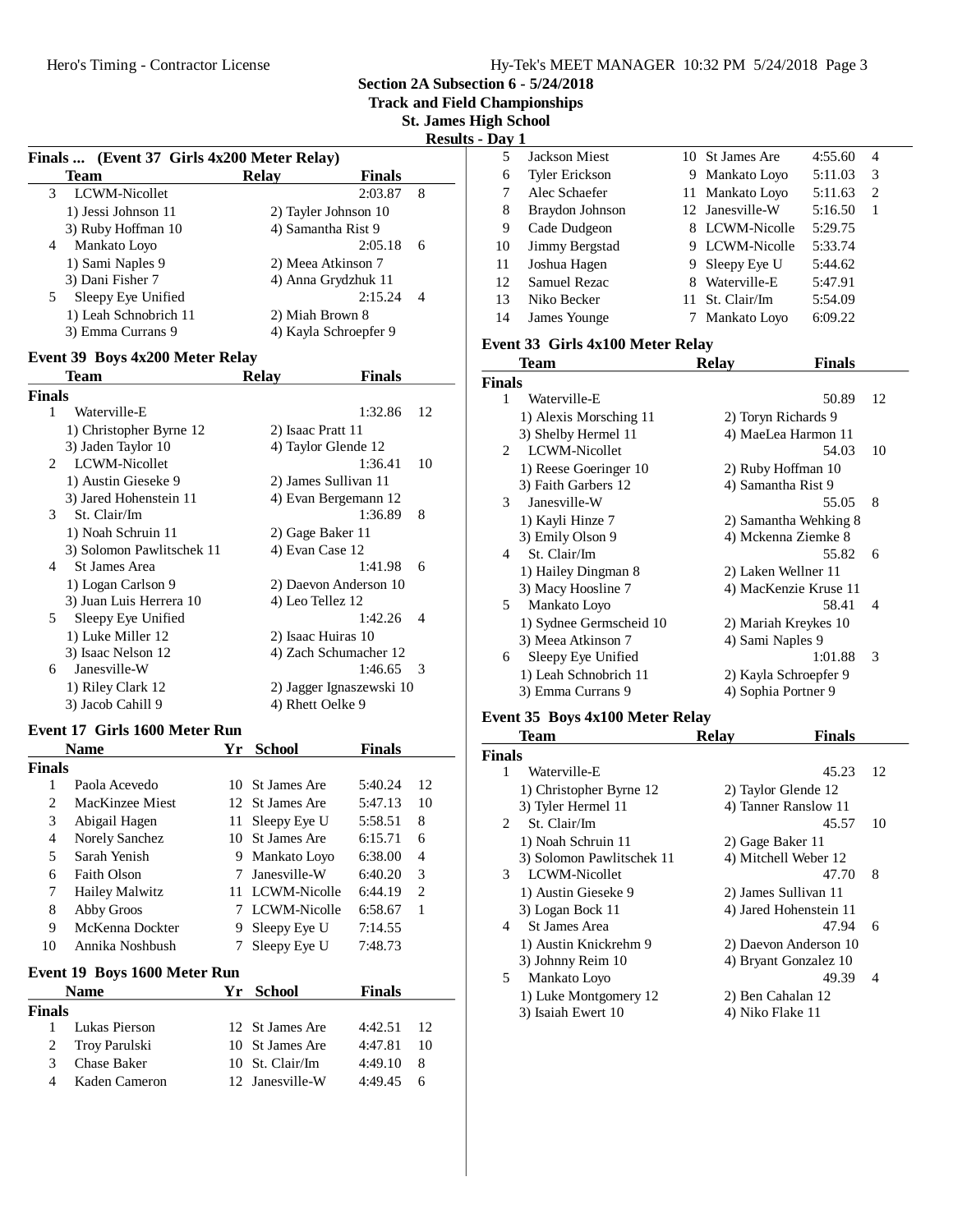**Section 2A Subsection 6 - 5/24/2018**

**Track and Field Championships**

**St. James High School Results - Day 1**

|                       | <b>Event 9 Girls 400 Meter Dash</b><br><b>Name</b> | Yr  | <b>School</b>   | <b>Finals</b> |                |
|-----------------------|----------------------------------------------------|-----|-----------------|---------------|----------------|
| <b>Finals</b>         |                                                    |     |                 |               |                |
| 1                     | MaKenna Thurston                                   |     | 11 LCWM-Nicolle | 1:02.91       | 12             |
| $\mathcal{D}_{\cdot}$ | Hannah Loewen                                      | 11. | St James Are    | 1:06.44       | 10             |
| 3                     | Luci Kulseth                                       | 10. | St James Are    | 1:07.79       | 8              |
| 4                     | Olivia Flack                                       |     | 11 LCWM-Nicolle | 1:08.57       | 6              |
| 5                     | Brianna Polesky                                    |     | 12 Sleepy Eye U | 1:10.40       | 4              |
| 6                     | Hanna Himmelman                                    |     | 12 Sleepy Eye U | 1:10.71       | 3              |
| 7                     | Emalyn Larson                                      |     | LCWM-Nicolle    | 1:11.31       | $\overline{c}$ |
| 8                     | Ashlin Keyes                                       |     | Janesville-W    | 1:12.18       | 1              |
| 9                     | Regan Asselin                                      |     | Janesville-W    | 1:12.41       |                |
| 10                    | Mya Geyer                                          | 9   | Waterville-E    | 1:14.53       |                |
| 11                    | Jovanna Rodriguez                                  | 11  | St James Are    | 1:14.90       |                |
| 12                    | Ellie Meihak                                       | 8   | Janesville-W    | 1:16.67       |                |

### **Event 11 Boys 400 Meter Dash**

| <b>Name</b>   |                     | Yг  | <b>School</b>   | <b>Finals</b> |               |
|---------------|---------------------|-----|-----------------|---------------|---------------|
| <b>Finals</b> |                     |     |                 |               |               |
| 1             | Evan Bergemann      |     | 12 LCWM-Nicolle | 54.44         | 12            |
| 2             | Gage Baker          | 11. | St. Clair/Im    | 54.75         | 10            |
| 3             | <b>Riley Clark</b>  |     | 12 Janesville-W | 54.86         | 8             |
| 4             | Micah Rentschler    | 11  | Mankato Loyo    | 55.68         | 6             |
| 5             | Hayden Jones        | 8   | St James Are    | 59.02         | 4             |
| 6             | Lucas Kruse         |     | 10 St. Clair/Im | 59.20         | 3             |
| 7             | Logan Carlson       | 9   | St James Are    | 1:00.49       | $\mathcal{L}$ |
| 8             | <b>MIchael Nett</b> | 11. | St James Are    | 1:01.29       | 1             |
| 9             | Shane Van Note      | 9   | LCWM-Nicolle    | 1:02.69       |               |
| 10            | Sam Germscheid      |     | 10 LCWM-Nicolle | 1:03.60       |               |
| 11            | Landon Clark        | 9   | Mankato Loyo    | 1:05.06       |               |
| 12            | Haakon Asp          | 10  | Waterville-E    | 1:10.26       |               |

#### **Event 29 Girls 300 Meter Hurdles**

|        | <b>Name</b>         | Yr. | <b>School</b>   | <b>Finals</b> |    |
|--------|---------------------|-----|-----------------|---------------|----|
| Finals |                     |     |                 |               |    |
|        | Lauren Dimler       | 8   | Janesville-W    | 50.69         | 12 |
| 2      | Sophie Gustafson    |     | Sleepy Eye U    | 53.97         | 10 |
| 3      | <b>Alexia Cates</b> | 10  | Waterville-E    | 54.43         | 8  |
| 4      | Jessi Johnson       | 11  | LCWM-Nicolle    | 55.25         | 6  |
| 5      | Olivia Drummer      |     | 12 St. Clair/Im | 56.05         | 4  |
| 6      | Emily Schumacher    |     | 12 Mankato Loyo | 56.09         | 3  |
| 7      | Megan Walz          | 9   | Janesville-W    | 57.56         | 2  |
| 8      | Lauren Yenish       |     | 7 Mankato Loyo  | 57.80         | 1  |
| 9      | Kaydi Anderson      |     | 10 St James Are | 58.16         |    |
| 10     | Kendall Robertson   | 9   | LCWM-Nicolle    | 58.54         |    |
| 11     | Elizabeth White     | 8   | Janesville-W    | 59.33         |    |
| 12     | Sophia Portner      | 9   | Sleepy Eye U    | 1:00.63       |    |
| 13     | Lynae Casto         | 11. | St. Clair/Im    | 1:03.04       |    |
|        |                     |     |                 |               |    |

#### **Event 31 Boys 300 Meter Hurdles**

| <b>Name</b>   |                | Yr School       | <b>Finals</b> |    |
|---------------|----------------|-----------------|---------------|----|
| <b>Finals</b> |                |                 |               |    |
| $\mathbf{1}$  | Justin Urban   | 11 LCWM-Nicolle | 43.83         | 12 |
| 2             | Payton Remiger | 12 Mankato Loyo | 45.49 10      |    |

| Vav | $\mathbf{I}$            |     |                 |       |   |  |
|-----|-------------------------|-----|-----------------|-------|---|--|
| 3   | Juan Luis Herrera       |     | 10 St James Are | 46.75 | 8 |  |
| 4   | Evan Case               |     | 12 St. Clair/Im | 47.22 | 6 |  |
| 5   | Johnny Reim             |     | 10 St James Are | 48.20 | 4 |  |
| 6   | Isaac Huiras            |     | 10 Sleepy Eye U | 48.33 | 3 |  |
| 7   | Nick Freisen            | 10. | St James Are    | 48.38 | 2 |  |
| 8   | Matthew VanHoudt        |     | 10 Waterville-E | 48.57 | 1 |  |
| 9   | Jagger Ignaszewski      | 10. | Janesville-W    | 50.01 |   |  |
| 10  | Ngor Jal                |     | 7 LCWM-Nicolle  | 50.80 |   |  |
| 11  | Sam Orcutt              |     | 9 Mankato Loyo  | 51.86 |   |  |
| 12  | Conner Drummer          |     | 10 St. Clair/Im | 52.10 |   |  |
| 13  | <b>Grant Geyer</b>      | 11  | Waterville-E    | 52.85 |   |  |
| 14  | Cooper Thomez           | 10  | Mankato Loyo    | 54.43 |   |  |
| 15  | Cade Dudgeon            | 8   | LCWM-Nicolle    | 55.85 |   |  |
| 16  | <b>Austin Roemhildt</b> | 12. | Waterville-E    | 57.40 |   |  |

#### **Event 13 Girls 800 Meter Run**

|                | Name                | Yr | <b>School</b>   | Finals  |                |
|----------------|---------------------|----|-----------------|---------|----------------|
| Finals         |                     |    |                 |         |                |
| 1              | <b>Madison Daly</b> | 8  | St. Clair/Im    | 2:32.52 | 12             |
| 2              | Paola Acevedo       | 10 | St James Are    | 2:33.66 | 10             |
| 3              | Emily Beckmann      |    | 12 LCWM-Nicolle | 2:35.73 | 8              |
| $\overline{4}$ | Eaden Javens        |    | 12 Mankato Loyo | 2:36.21 | 6              |
| 5              | Grace Nachreiner    | 8  | LCWM-Nicolle    | 2:39.78 | 4              |
| 6              | Ava Stading         |    | LCWM-Nicolle    | 2:47.93 | 3              |
| 7              | Sydney Gahlon       | 8  | Janesville-W    | 2:49.22 | $\overline{c}$ |
| 8              | Claire Adams        | 8  | Janesville-W    | 2:49.29 | 1              |
| 9              | Kaylon Lynch        | 8  | Janesville-W    | 2:55.53 |                |
| 10             | Norely Sanchez      | 10 | St James Are    | 3:00.36 |                |
| 11             | Kaitlyn Sizer       | 10 | Mankato Loyo    | 3:01.12 |                |
| 12             | McKenna Dockter     | 9  | Sleepy Eye U    | 3:09.86 |                |
| 13             | Lisa Samerow        | 11 | Waterville-E    | 3:11.06 |                |
| 14             | Sarena Remiger      | 7  | Mankato Loyo    | 3:11.20 |                |
| 15             | Adelaida Esqueda    | 12 | St James Are    | 3:22.89 |                |
| 16             | Annika Noshbush     |    | Sleepy Eye U    | 3:27.53 |                |
|                |                     |    |                 |         |                |

#### **Event 15 Boys 800 Meter Run**

|        | Name                      | Yr | <b>School</b>   | <b>Finals</b> |    |
|--------|---------------------------|----|-----------------|---------------|----|
| Finals |                           |    |                 |               |    |
| 1      | Jerrett Peterson          |    | 10 Mankato Loyo | 2:06.48       | 12 |
| 2      | Landon Javens             |    | 12 Mankato Loyo | 2:06.97       | 10 |
| 3      | <b>Brady Omtvedt</b>      |    | 12 Mankato Loyo | 2:07.35       | 8  |
| 4      | Troy Parulski             | 10 | St James Are    | 2:10.97       | 6  |
| 5      | Chase Baker               | 10 | St. Clair/Im    | 2:13.38       | 4  |
| 6      | Jayden Johnson            | 11 | LCWM-Nicolle    | 2:14.64       | 3  |
| 7      | <b>Jackson Miest</b>      | 10 | St James Are    | 2:16.21       | 2  |
| 8      | Kaden Cameron             |    | 12 Janesville-W | 2:17.45       | 1  |
| 9      | Jon Mans                  | 10 | LCWM-Nicolle    | 2:18.76       |    |
| 10     | Juan Castenada            | 9  | St James Are    | 2:20.31       |    |
| 11     | Lewis Becker              |    | 12 Waterville-E | 2:22.67       |    |
| 12     | Braydon Johnson           | 12 | Janesville-W    | 2:24.46       |    |
| 13     | Marco Geyer               | 11 | Waterville-E    | 2:25.46       |    |
| 14     | Christian Born            | 8  | Janesville-W    | 2:31.75       |    |
| 15     | Isaac Johnson             | 10 | Sleepy Eye U    | 2:50.22       |    |
| 16     | <b>Blake Steffenmeier</b> | 10 | Sleepy Eye U    | 2:52.17       |    |
| 17     | <b>Braver Morales</b>     | 9  | Waterville-E    | 2:53.09       |    |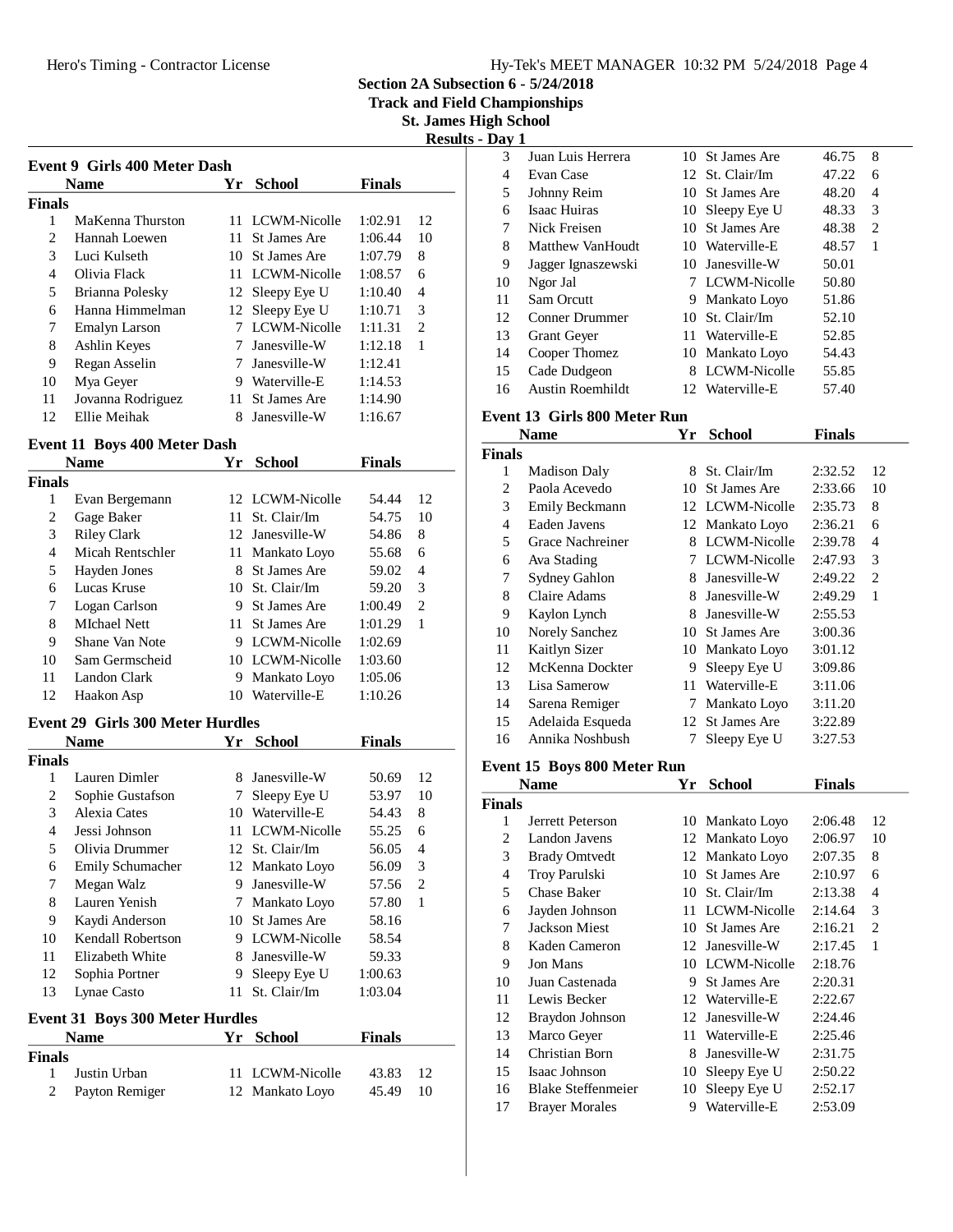|  | Hy-Tek's MEET MANAGER 10:32 PM 5/24/2018 Page 5 |  |  |
|--|-------------------------------------------------|--|--|
|  |                                                 |  |  |

**Section 2A Subsection 6 - 5/24/2018**<br>**Track and Field Championships** 

**Track and Field Championships**

**St. James High School**

|                | <b>Event 5 Girls 200 Meter Dash</b><br>Name |    | Yr School                | <b>Finals</b> |                |
|----------------|---------------------------------------------|----|--------------------------|---------------|----------------|
| <b>Finals</b>  |                                             |    |                          |               |                |
| 1              | Toryn Richards                              |    | 9 Waterville-E           | 28.39         | 12             |
| 2              | Anna Pepper                                 |    | 10 St. Clair/Im          | 29.00         | 10             |
| 3              | Kayli Hinze                                 |    | 7 Janesville-W           | 29.08         | 8              |
| 4              | Mckenna Ziemke                              |    | 8 Janesville-W           | 29.54         | 6              |
| 5              | kiersten Pietsch                            |    | 9 St. Clair/Im           | 30.48         | $\overline{4}$ |
| 6              | Hannah Loewen                               |    | 11 St James Are          | 30.76         | 3              |
| 7              | Kayleeann Hoehn                             |    | 7 LCWM-Nicolle           | 32.04         | $\mathfrak{2}$ |
| 8              | Andrea Kelley                               |    | 10 LCWM-Nicolle          | 32.50         | 1              |
|                |                                             |    |                          |               |                |
|                | <b>Event 7 Boys 200 Meter Dash</b>          |    |                          |               |                |
|                | <b>Name</b>                                 |    | Yr School                | <b>Finals</b> |                |
| <b>Finals</b>  |                                             |    |                          |               |                |
| 1              | Noah Schruin                                |    | 11 St. Clair/Im          | 24.08         | 12             |
| 2              | Evan Bergemann                              |    | 12 LCWM-Nicolle          | 24.53         | 10             |
| 3              | Austin Knickrehm                            |    | 9 St James Are           | 25.24         | 8              |
| 4              | Zach Schumacher                             |    | 12 Sleepy Eye U          | 25.39         | 6              |
| 5              | Daevon Anderson                             |    | 10 St James Are          | 25.41         | $\overline{4}$ |
| 6              | Haakon Asp                                  |    | 10 Waterville-E          | 26.47         | 3              |
| 7              | Logan Bock                                  |    | 11 LCWM-Nicolle          | 27.27         | 2              |
| 8              | Alfredo Carreon                             |    | 10 St James Are          | 31.82         | 1              |
|                | Event 21 Girls 3200 Meter Run               |    |                          |               |                |
|                | <b>Name</b>                                 |    | Yr School                | <b>Finals</b> |                |
| <b>Finals</b>  |                                             |    |                          |               |                |
| 1              | MaKenna Thurston                            |    | 11 LCWM-Nicolle 12:27.63 |               | 12             |
| 2              | Grace Busch                                 |    | 9 St. Clair/Im           | 12:29.73      | 10             |
| 3              | MacKinzee Miest                             |    | 12 St James Are          | 12:46.36      | 8              |
| 4              | Grace Moeller                               |    | 8 LCWM-Nicolle 12:52.25  |               | 6              |
| 5              | Abigail Hagen                               |    | 11 Sleepy Eye U 13:10.30 |               | $\overline{4}$ |
| 6              | Emma Johnson                                |    | 9 Janesville-W           | 13:11.96      | 3              |
| 7              | Tasia Jordan                                |    | 11 LCWM-Nicolle 13:13.57 |               | $\mathfrak{2}$ |
| 8              | Addison Peed                                |    | 7 Janesville-W           | 13:27.27      | 1              |
| 9              | Ellie Nygren                                |    | 10 Mankato Loyo          | 13:31.32      |                |
| 10             | Kyla Haas                                   |    | 12 Mankato Loyo          | 13:39.32      |                |
| 11             | Regan Hoehn                                 |    | 10 Janesville-W          | 14:26.83      |                |
| 12             | Sarah Best                                  |    | 11 Waterville-E          | 14:41.51      |                |
|                | Event 23 Boys 3200 Meter Run                |    |                          |               |                |
|                | <b>Name</b>                                 |    | Yr School                | <b>Finals</b> |                |
| <b>Finals</b>  |                                             |    |                          |               |                |
| 1              | Lukas Pierson                               |    | 12 St James Are          | 9:59.28       | 12             |
| 2              | Mitchell Johnstone                          |    | 10 Mankato Loyo          | 10:09.49      | 10             |
| 3              | <b>Brett Omtvedt</b>                        |    | 10 Mankato Loyo          | 10:38.48      | 8              |
| $\overline{4}$ | Jon Topete                                  |    | 8 LCWM-Nicolle           | 10:45.23      | 6              |
| 5              | Diego Reyes                                 |    | 8 St. Clair/Im           | 10:56.99      | 4              |
| 6              | Mauricio Vite                               |    | 10 St James Are          | 11:05.61      | 3              |
| 7              | Evan Skinner                                | 12 | Mankato Loyo             | 11:44.55      | $\mathfrak{2}$ |
| 8              | Seth Pierson                                | 10 | St James Are             | 11:50.46      | 1              |
| 9              | Joshua Hagen                                | 9. | Sleepy Eye U             | 12:05.34      |                |
|                | Niko Becker                                 | 11 | St. Clair/Im             | 13:11.00      |                |
| 10             |                                             |    |                          |               |                |

| <b>Riley Schmitz</b><br>12       | 8 Waterville-E | 13:43.47              |
|----------------------------------|----------------|-----------------------|
| Event 41 Girls 4x400 Meter Relay |                |                       |
| Team                             | <b>Relay</b>   | <b>Finals</b>         |
| <b>Finals</b>                    |                |                       |
| LCWM-Nicollet<br>1               |                | 4:28.22<br>12         |
| 1) Reese Goeringer 10            |                | 2) Emily Beckmann 12  |
| 3) Olivia Flack 11               |                | 4) Tayler Johnson 10  |
| Mankato Loyo<br>$\mathfrak{D}$   |                | 4:33.83<br>10         |
| 1) Mariah Kreykes 10             |                | 2) Eaden Javens 12    |
| 3) Meea Atkinson 7               |                | 4) Lauren Yenish 7    |
| St. Clair/Im<br>3                |                | 8<br>4:35.78          |
| 1) Anna Pepper 10                |                | 2) Madison Lynch 9    |
| 3) Lynae Casto 11                |                | 4) Madison Daly 8     |
| Sleepy Eye Unified<br>4          |                | 4:41.06<br>6          |
| 1) Brianna Polesky 12            |                | 2) Sophie Gustafson 7 |
| 3) Hali Soukup 11                |                | 4) Abigail Hagen 11   |
| St James Area<br>5               |                | 4:46.14<br>4          |
| 1) Luci Kulseth 10               |                | 2) Hannah Loewen 11   |
| 3) Norely Sanchez 10             |                | 4) Kaydi Anderson 10  |
| Janesville-W<br>6                |                | 4:49.87<br>3          |
| 1) Maddison Kunst 7              |                | 2) Sydney Gahlon 8    |
| 3) Claire Adams 8                |                | 4) Kaylon Lynch 8     |
| Waterville-E<br>7                |                | 4:57.15<br>2          |
| 1) Alexia Cates 10               |                | 2) Mya Geyer 9        |
| 3) Riley Sammon 8                |                | 4) Savannah Wendel 8  |

|                | Team                    | Relav             | Finals                  |                          |
|----------------|-------------------------|-------------------|-------------------------|--------------------------|
| <b>Finals</b>  |                         |                   |                         |                          |
| 1              | Mankato Loyo            |                   | 3:40.40                 | 12                       |
|                | 1) Landon Javens 12     |                   | 2) Jerrett Peterson 10  |                          |
|                | 3) Micah Rentschler 11  |                   | 4) Brady Omtvedt 12     |                          |
| $2^{\circ}$    | Waterville-E            |                   | 3:43.57                 | 10                       |
|                | 1) Lewis Becker 12      | 2) Isaac Pratt 11 |                         |                          |
|                | 3) Jarod Pavek 11       |                   | 4) Christopher Byrne 12 |                          |
| $\mathcal{F}$  | <b>St James Area</b>    |                   | 3:45.50                 | -8                       |
|                | 1) Leo Tellez 12        |                   | 2) Nick Freisen 10      |                          |
|                | 3) Juan Luis Herrera 10 |                   | 4) Bryant Gonzalez 10   |                          |
| $\overline{4}$ | Janesville-W            |                   | 3:54.28                 | 6                        |
|                | 1) Riley Clark 12       |                   | 2) Kaden Cameron 12     |                          |
|                | 3) Braydon Johnson 12   |                   | 4) Aidan Oldenburg 11   |                          |
| 5.             | LCWM-Nicollet           |                   | 4:07.60                 | $\overline{\mathcal{A}}$ |
|                | $1)$ Jon Mans $10$      |                   | 2) Jayden Johnson 11    |                          |
|                | 3) Nathan Duis 9        |                   | 4) Shane Van Note 9     |                          |
|                |                         |                   |                         |                          |

## **Event 49 Girls High Jump**

| <b>Finals</b>      |
|--------------------|
|                    |
| 5-00.00<br>12      |
| 4-08.00<br>10      |
| 4-08.00<br>8       |
| $4 - 08.00$<br>6   |
| $4 - 06.00$<br>4   |
| $4 - 06.00$<br>2.5 |
|                    |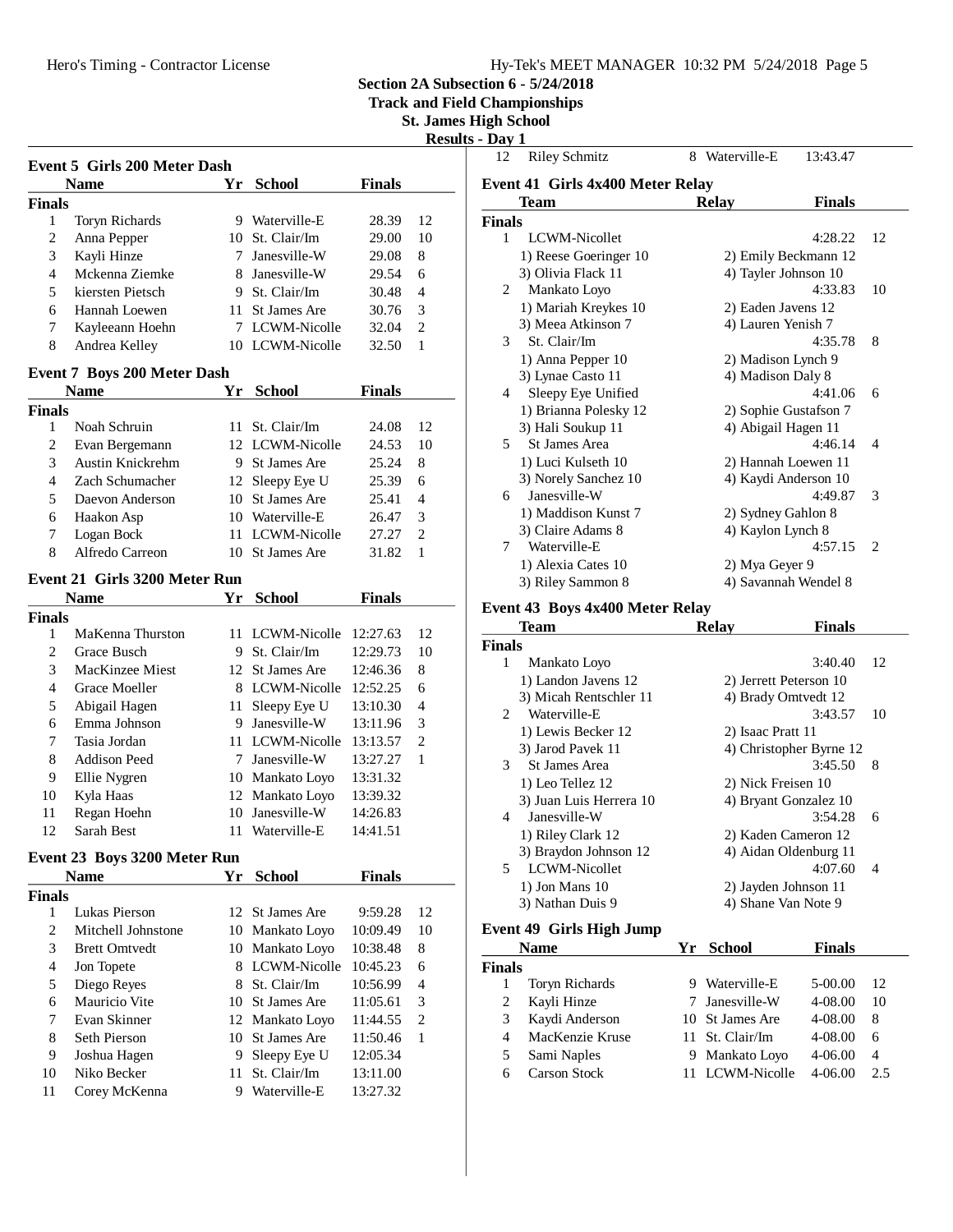**Section 2A Subsection 6 - 5/24/2018**

**Track and Field Championships**

**St. James High School Results - Day** 

| <b>Finals</b>            | (Event 49 Girls High Jump)       |    |                     |               |                |
|--------------------------|----------------------------------|----|---------------------|---------------|----------------|
|                          | <b>Name</b>                      | Yr | <b>School</b>       | <b>Finals</b> |                |
| 6                        | Sophia Cazier                    | 10 | St. Clair/Im        | 4-06.00       | 2.5            |
| 8                        | Jessi Johnson                    |    | 11 LCWM-Nicolle     | 4-06.00       | 1              |
| 9                        | Kira DeMaris                     |    | 11 Sleepy Eye U     | 4-04.00       |                |
| 10                       | Sarena Remiger                   | 7  | Mankato Loyo        | 4-04.00       |                |
| 11                       | Samantha Wehking                 | 8  | Janesville-W        | 4-04.00       |                |
| 12                       | Lauren Yenish                    |    | 7 Mankato Loyo      | 4-02.00       |                |
| 13                       | <b>Brooke Sonnek</b>             |    | 9 St. Clair/Im      | 4-02.00       |                |
| ---                      | Tayler Johnson                   |    | 10 LCWM-Nicolle     | NΗ            |                |
| ---                      | <b>Delaney Donahue</b>           |    | 10 Waterville-E     | NΗ            |                |
|                          | <b>Event 51 Boys High Jump</b>   |    |                     |               |                |
|                          | <b>Name</b>                      | Yr | <b>School</b>       | <b>Finals</b> |                |
| <b>Finals</b>            |                                  |    |                     |               |                |
| 1                        | Caleb Shelton                    | 11 | LCWM-Nicolle        | 5-10.00       | 12             |
| $\mathfrak{2}$           | Hunter Westman                   |    | 12 Mankato Loyo     | 5-06.00       | 10             |
| 3                        | Jagger Ignaszewski               |    | 10 Janesville-W     | 5-06.00       | 8              |
| 4                        | Juan Luis Herrera                |    | 10 St James Are     | 5-04.00       | 6              |
| 5                        | <b>Bryant Gonzalez</b>           |    | 10 St James Are     | 5-02.00       | 4              |
| 6                        | Max Hoosline                     |    | 9 St. Clair/Im      | 5-02.00       | 3              |
| 7                        | Alex Ellertson                   |    | 12 St. Clair/Im     | 5-00.00       | $\overline{2}$ |
| ---                      | Joey Fischer                     |    | 9 Sleepy Eye U      | NΗ            |                |
| ---                      | Grant Geyer                      |    | 11 Waterville-E     | NΗ            |                |
| ---                      | Joseph Rule                      |    | 9 St. Clair/Im      | NH            |                |
| ---                      | Johnny Reim                      |    | 10 St James Are     | NH            |                |
|                          | <b>Isaiah Ewert</b>              |    | 10 Mankato Loyo     | NH            |                |
| ---                      | Ben Cahalan                      |    | 12 Mankato Loyo     | NH            |                |
| ---                      | Cade Dudgeon                     | 8  | LCWM-Nicolle        | NΗ            |                |
|                          |                                  |    |                     |               |                |
|                          | <b>Event 53 Girls Pole Vault</b> |    |                     |               |                |
|                          | <b>Name</b>                      |    | Yr School           | <b>Finals</b> |                |
| <b>Finals</b>            |                                  |    |                     |               |                |
| 1                        | Toryn Richards                   |    | 9 Waterville-E      | 10-00.00      | 12             |
| 2                        | Emily Beckmann                   |    | 12 LCWM-Nicolle     | 9-00.00       | 10             |
| 3                        | <b>Becca Grenz</b>               |    | 12 LCWM-Nicolle     | 8-06.00       | 8              |
| $\overline{\mathcal{L}}$ | <b>Madison Daly</b>              |    | 8 St. Clair/Im      | 8-00.00       | 6              |
| 5                        | Samantha Wehking                 |    | 8 Janesville-W      | 8-00.00       | 4              |
| 6                        | Ellie Becker                     |    | 9 St James Are      | 7-06.00       | 3              |
| 7                        | Emma Johnson                     | 9  | Janesville-W        | 7-06.00       | $\overline{2}$ |
| 8                        | <b>Riley Sammon</b>              | 8  | Waterville-E        | 7-06.00       | 1              |
| 9                        | Teresa DeMadariaga               | 10 | LCWM-Nicolle        | 7-06.00       |                |
| 10                       | Lily Sonnek                      | 7  | St. Clair/Im        | 6-06.00       |                |
| 11                       | Hannah Schommer                  | 9. | St. Clair/Im        | $6 - 00.00$   |                |
| ---                      | Savannah Wendel                  | 8  | Waterville-E        | NH            |                |
|                          | <b>Event 55 Boys Pole Vault</b>  |    |                     |               |                |
|                          | <b>Name</b>                      | Yr | <b>School</b>       | <b>Finals</b> |                |
| <b>Finals</b>            |                                  |    |                     |               |                |
| 1                        | Jaden Taylor                     |    | 10 Waterville-E     | 12-06.00      | 12             |
| $\boldsymbol{2}$         | Justin Urban                     | 11 | <b>LCWM-Nicolle</b> | 11-00.00      | 10             |
| 3                        | Evan Case                        | 12 | St. Clair/Im        | 10-06.00      | 8              |
| $\overline{4}$           | Payton Remiger                   |    | 12 Mankato Loyo     | 10-06.00      | 6              |
| 5                        | Aidan Oldenburg                  | 11 | Janesville-W        | 10-06.00      | $\overline{4}$ |
| 6                        | <b>Carter Daly</b>               |    | 10 St. Clair/Im     | 10-00.00      | 3              |
|                          |                                  |    |                     |               |                |

| Dav 1 |                 |                 |             |   |  |
|-------|-----------------|-----------------|-------------|---|--|
|       | Jayden Johnson  | 11 LCWM-Nicolle | $9-06.00$   | 2 |  |
| 8     | Logan Marzinske | 9 St. Clair/Im  | $9 - 00.00$ |   |  |
| 9     | Cooper Thomez   | 10 Mankato Loyo | $9 - 00.00$ |   |  |
| 10    | Colin Barnes    | 11 Janesville-W | $9 - 00.00$ |   |  |
| 11    | Jacob Cahill    | 9 Janesville-W  | 8-06.00     |   |  |
| 12    | Joseph Cullen   | 10 Mankato Loyo | 8-06.00     |   |  |
| 13    | Theo Miska      | 10 Waterville-E | 7-06.00     |   |  |
|       |                 |                 |             |   |  |

## **Event 57 Girls Long Jump**

|        | <b>Name</b>          | Yг  | <b>School</b>            | <b>Finals</b> |                             |
|--------|----------------------|-----|--------------------------|---------------|-----------------------------|
| Finals |                      |     |                          |               |                             |
|        | MaeI ea Harmon       | 11. | Waterville-E             | 16-10.00      | 12                          |
| 2      | <b>Faith Garbers</b> |     | 12 LCWM-Nicolle 15-07.75 |               | 10                          |
| 3      | Becca Grenz          |     | 12 LCWM-Nicolle 14-11.00 |               | 8                           |
| 4      | Lynae Casto          |     | 11 St. Clair/Im          | $14 - 05.00$  | 6                           |
| 5      | <b>Emily Olson</b>   |     | 9 Janesville-W           | 14-02.50      | 4                           |
| 6      | Madison Lynch        |     | 9 St. Clair/Im           | 13-11.00      | 3                           |
| 7      | Tayler Johnson       |     | 10 LCWM-Nicolle          | $13 - 10.50$  | $\mathcal{D}_{\mathcal{L}}$ |
| 8      | Luci Kulseth         |     | 10 St James Are          | 12-10.00      | 1                           |
| 9      | Megan Walz           |     | Janesville-W             | 12-05.75      |                             |
|        | Sierra Roberts       |     | Janesville-W             | ND            |                             |

## **Event 59 Boys Long Jump**

|                      |               | <b>School</b>       | <b>Finals</b>                                      |                |
|----------------------|---------------|---------------------|----------------------------------------------------|----------------|
|                      |               |                     |                                                    |                |
| <b>Taylor Glende</b> |               |                     | 20-07.25                                           | 12             |
| Jared Hohenstein     | 11            | LCWM-Nicolle        | 18-09.00                                           | 10             |
| Hunter Westman       |               |                     | 18-05.50                                           | 8              |
| Solomon Pawlitschek  | 11            | St. Clair/Im        | 17-09.00                                           | 6              |
| Lucas Kruse          | 10            | St. Clair/Im        | 17-08.25                                           | 4              |
| Cole Kokoschke       | 10            | Waterville-E        | 16-11.50                                           | 3              |
| Michael Sloot        | 11            | Sleepy Eye U        | 16-07.50                                           | $\overline{c}$ |
| Sam Germscheid       | 10            | LCWM-Nicolle        | $16-03.00$                                         | 1              |
| Camden Ludeman       | 8             | LCWM-Nicolle        | 16-02.00                                           |                |
| Isaac Nelson         | 12            |                     | 16-01.00                                           |                |
| Isaiah Ewert         | 10            | Mankato Loyo        | 15-05.50                                           |                |
| Juan Castenada       | 9             | <b>St James Are</b> | 15-04.00                                           |                |
| Zach Schumacher      | 12            | Sleepy Eye U        | 14-08.25                                           |                |
| Nelson Erazo-Aguilar | 10            | St James Are        | 14-05.00                                           |                |
| Christian Born       | 8             | Janesville-W        | 13-10.50                                           |                |
| Miguel Martinez      | 10            | <b>St James Are</b> | 12-01.50                                           |                |
| Mason Ward           | 8             | St. Clair/Im        | ND                                                 |                |
|                      | <b>Finals</b> |                     | 12 Waterville-E<br>12 Mankato Loyo<br>Sleepy Eye U |                |

## **Event 61 Girls Triple Jump**

|               | <b>Name</b>     | Үr  | School                   | <b>Finals</b> |                |
|---------------|-----------------|-----|--------------------------|---------------|----------------|
| <b>Finals</b> |                 |     |                          |               |                |
|               | Reese Goeringer |     | 10 LCWM-Nicolle 31-11.75 |               | 12             |
| 2             | Mckenna Ziemke  |     | 8 Janesville-W           | 31-08.00      | 10             |
| $\mathcal{F}$ | Carson Stock    |     | 11 LCWM-Nicolle 31-03.00 |               | 8              |
| 4             | Michaela Karels |     | 12 St. Clair/Im          | 30-11.00      | 6              |
| 5             | Delaney Donahue |     | 10 Waterville-E          | 30-10.00      | $\overline{4}$ |
| 6             | Alexia Cates    | 10  | Waterville-E             | 30-08.00      | 3              |
|               | Jessi Johnson   |     | LCWM-Nicolle             | 30-07.00      | 2              |
| 8             | Hali Soukup     | 11. | Sleepy Eye U             | 29-05.00      |                |
| 9             | Hannah Loewen   |     | St James Are             | 28-08.50      |                |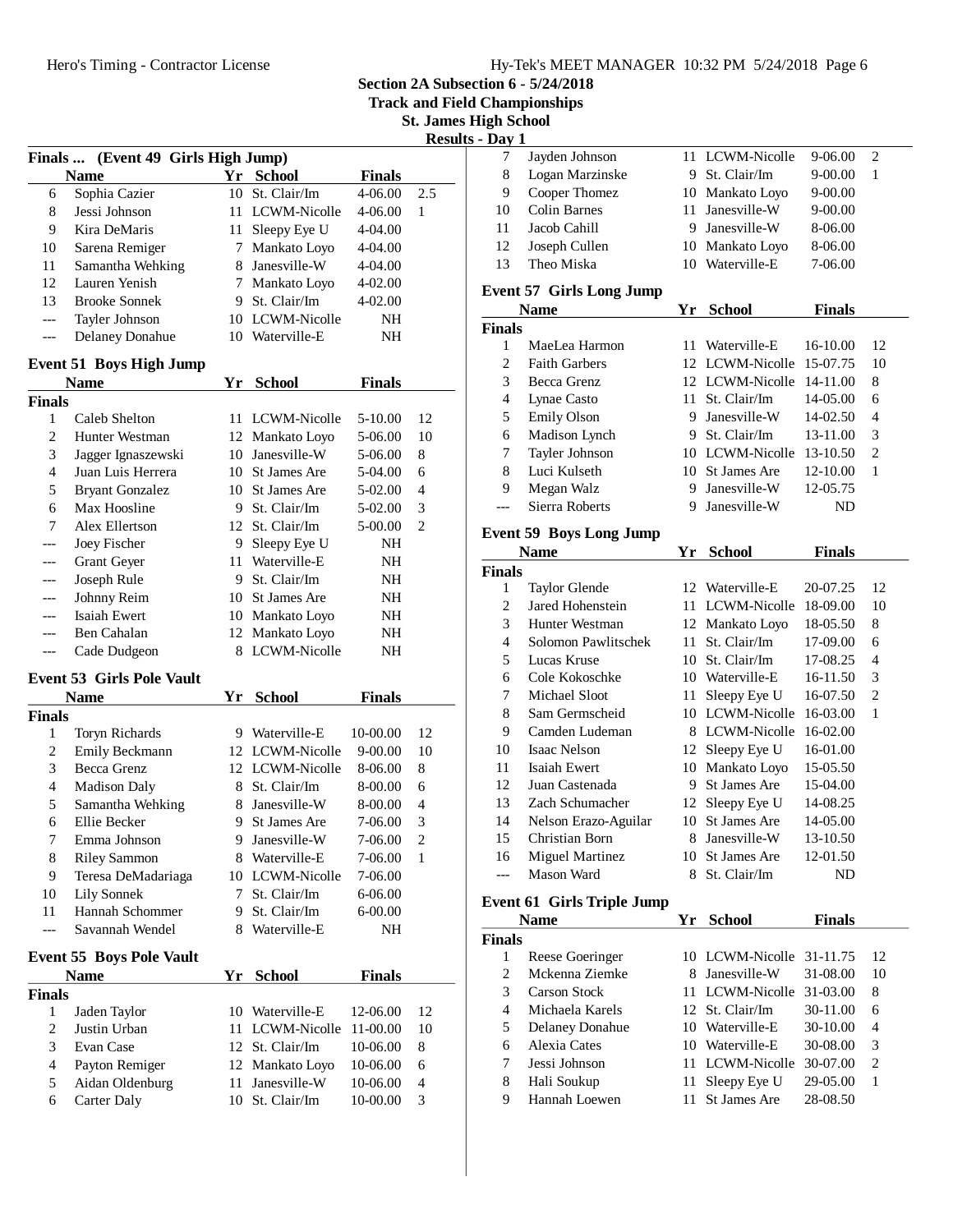**Section 2A Subsection 6 - 5/24/2018**

**Track and Field Championships**

**St. James High School**

| Results - | Dav |  |
|-----------|-----|--|
|           |     |  |

| Finals  (Event 61 Girls Triple Jump) |                                      |          |                              |                    |                |  |  |
|--------------------------------------|--------------------------------------|----------|------------------------------|--------------------|----------------|--|--|
|                                      | <b>Name</b>                          |          | Yr School                    | <b>Finals</b>      |                |  |  |
| 10                                   | <b>Addison Peed</b>                  | 7        | Janesville-W                 | 28-08.00           |                |  |  |
| 10                                   | Sophia Cazier                        |          | 10 St. Clair/Im              | 28-08.00           |                |  |  |
| 12                                   | Madison Lynch                        |          | 9 St. Clair/Im               | 27-09.00           |                |  |  |
| 13                                   | <b>Emily Olson</b>                   | 9.       | Janesville-W                 | 25-00.25           |                |  |  |
|                                      |                                      |          |                              |                    |                |  |  |
|                                      | <b>Event 63 Boys Triple Jump</b>     |          |                              |                    |                |  |  |
|                                      | <b>Name</b>                          | Yr       | <b>School</b>                | <b>Finals</b>      |                |  |  |
| <b>Finals</b>                        |                                      |          |                              |                    |                |  |  |
| 1                                    | Hunter Westman                       | 12       | Mankato Loyo                 | 42-00.00           | 12             |  |  |
| $\overline{2}$                       | Justin Urban                         | 11       | LCWM-Nicolle                 | 41-09.50           | 10             |  |  |
| 3                                    | <b>Isaac Pratt</b>                   | 11       | Waterville-E                 | 39-11.00           | 8              |  |  |
| 4                                    | Lucas Kruse                          |          | 10 St. Clair/Im              | 36-09.00           | 6              |  |  |
| 5                                    | Aidan Oldenburg                      | 11       | Janesville-W                 | 36-01.00           | 4              |  |  |
| 6                                    | Mason Ward                           |          | 8 St. Clair/Im               | 35-09.00           | 3              |  |  |
| 7                                    | Logan Bock                           | 11       | LCWM-Nicolle                 | 35-08.75           | $\overline{c}$ |  |  |
| 8                                    | Jerrett Peterson                     |          | 10 Mankato Loyo              | 35-08.00           | 1              |  |  |
| 9                                    | <b>Austin Roemhildt</b>              |          | 12 Waterville-E              | 35-06.50           |                |  |  |
| 10                                   | Isaac Nelson                         | 12       | Sleepy Eye U                 | 34-11.75           |                |  |  |
| 11                                   | Sam Orcutt                           | 9.       | Mankato Loyo                 | 34-11.25           |                |  |  |
| 12                                   | Owen Warmington                      |          | 8 LCWM-Nicolle               | 33-01.00           |                |  |  |
| 13                                   | Steven Balbuena                      |          | 8 St James Are               | 31-02.00           |                |  |  |
| 14                                   | Rene Esqueda                         |          | 12 St James Are              | 30-05.00           |                |  |  |
| 15                                   | Jacob Cahill                         | 9        | Janesville-W                 | 29-06.00           |                |  |  |
| 16                                   | <b>Jackson Miest</b>                 | 10       | St James Are                 | 28-08.00           |                |  |  |
| ---                                  | Cole Kokoschke                       | 10       | Waterville-E                 | ND                 |                |  |  |
|                                      |                                      |          |                              |                    |                |  |  |
|                                      | <b>Event 65 Girls Discus Throw</b>   |          |                              |                    |                |  |  |
|                                      |                                      |          |                              |                    |                |  |  |
|                                      | <b>Name</b>                          | Yr       | <b>School</b>                | <b>Finals</b>      |                |  |  |
| <b>Finals</b><br>1                   |                                      | 12       | St. Clair/Im                 | 104-00             | 12             |  |  |
|                                      | Megan Mettler<br>Michaela Karels     | 12       | St. Clair/Im                 |                    | 10             |  |  |
| 2<br>3                               |                                      |          | 10 LCWM-Nicolle              | 101-07             | 8              |  |  |
| $\overline{4}$                       | Teresa DeMadariaga<br>Olivia Drummer |          | 12 St. Clair/Im              | 94-01              | 6              |  |  |
|                                      |                                      |          | 10 Waterville-E              | $90 - 10$<br>86-11 | 4              |  |  |
| 5<br>6                               | Kelsey Kuball<br>Lakesha Carter      | 9.       | LCWM-Nicolle                 | 81-02              | 3              |  |  |
| 7                                    | Mckenzie Cselovszki                  | 12       |                              |                    | $\overline{c}$ |  |  |
| 8                                    | Madie Michael                        |          | Sleepy Eye U                 | 79-08              | 1              |  |  |
| 9                                    |                                      |          | 12 Waterville-E              | 77-06              |                |  |  |
|                                      | Grace Rydeen                         | 12       | 10 LCWM-Nicolle              | 77-02              |                |  |  |
| 10                                   | Jadyn Anderson                       | 7        | St James Are                 | 74-03              |                |  |  |
| 11                                   | Sarena Remiger                       | 9.       | Mankato Loyo                 | 72-03              |                |  |  |
| 12                                   | Ella Michael                         |          | Waterville-E                 | 67-09              |                |  |  |
| 13                                   | Aubri Rentschler                     | 7        | Mankato Loyo                 | 66-10              |                |  |  |
| 14                                   | <b>Addison Oliver</b><br>Alexa Cords | 8<br>8   | Janesville-W                 | $63-10$            |                |  |  |
| 15                                   |                                      |          | Janesville-W                 | 63-05              |                |  |  |
| 16                                   | Regan Hoehn                          | 10       | Janesville-W                 | 59-10              |                |  |  |
| 17                                   | Rachel Sloot<br>Natalie Marti        | 11       | Sleepy Eye U                 | 58-04              |                |  |  |
| 17                                   |                                      | 8        | Sleepy Eye U                 | 58-04              |                |  |  |
| 19                                   | Jennifer Lothert                     | 11       | St James Are                 | 55-08              |                |  |  |
| 20                                   | Noemi Castaneda<br>Chantal Weber     | 11<br>11 | St James Are<br>Mankato Loyo | 42-00<br>ND        |                |  |  |

| <b>Event 67 Boys Discus Throw</b> |                                |    |                 |               |                |  |
|-----------------------------------|--------------------------------|----|-----------------|---------------|----------------|--|
|                                   | <b>Name</b>                    |    | Yr School       | <b>Finals</b> |                |  |
| <b>Finals</b>                     |                                |    |                 |               |                |  |
| 1                                 | Mitchell Weber                 |    | 12 St. Clair/Im | 171-10        | 12             |  |
| 2                                 | Cahlin Clow                    |    | 12 Mankato Loyo | 116-03        | 10             |  |
| 3                                 | Dawson Davito                  |    | 10 Mankato Loyo | 102-05        | 8              |  |
| 4                                 | Clay Winrich                   |    | 12 St James Are | 98-03         | 6              |  |
| 5                                 | Thomas Loeffler                |    | 8 St. Clair/Im  | 98-01         | 4              |  |
| 6                                 | <b>Connor Saucier</b>          |    | 10 LCWM-Nicolle | 96-09         | 3              |  |
| 7                                 | Jacob Karsten                  |    | 10 Waterville-E | 93-00         | $\mathbf{2}$   |  |
| 8                                 | <b>Grant Geyer</b>             |    | 11 Waterville-E | 90-05         | 1              |  |
| 9                                 | Michael Sloot                  | 11 | Sleepy Eye U    | 90-01         |                |  |
| 10                                | <b>Jate Mattson</b>            |    | 10 Waterville-E | 86-08         |                |  |
| 11                                | Cade Maurer                    |    | 12 LCWM-Nicolle | 84-09         |                |  |
| 12                                | John Torgerson                 |    | 12 Mankato Loyo | 82-01         |                |  |
| 13                                | Brad Balko                     |    | 9 Sleepy Eye U  | 66-07         |                |  |
| 14                                | Isaac Espinoza                 |    | 10 St James Are | 66-00         |                |  |
| 15                                | <b>Adam Schlueter</b>          |    | 9 Janesville-W  | 61-08         |                |  |
| 16                                | <b>Rhett Oelke</b>             |    | 9 Janesville-W  | 60-09         |                |  |
| ---                               | CJ Surprenant                  | 7  | Sleepy Eye U    | ND            |                |  |
|                                   | <b>Event 69 Girls Shot Put</b> |    |                 |               |                |  |
|                                   | <b>Name</b>                    | Yr | <b>School</b>   | <b>Finals</b> |                |  |
| <b>Finals</b>                     |                                |    |                 |               |                |  |
| 1                                 | Olivia Drummer                 |    | 12 St. Clair/Im | 37-11.50      | 12             |  |
| 2                                 | Megan Mettler                  | 12 | St. Clair/Im    | 37-02.00      | 10             |  |
| 3                                 | Lakesha Carter                 |    | 9 LCWM-Nicolle  | 34-02.50      | 8              |  |
| 4                                 | Mckenzie Cselovszki            | 12 | Sleepy Eye U    | 30-02.00      | 6              |  |
| 5                                 | Teresa DeMadariaga             |    | 10 LCWM-Nicolle | 28-04.00      | 4              |  |
| 6                                 | Kelsey Kuball                  |    | 10 Waterville-E | 27-11.00      | 3              |  |
| 7                                 | Sadie Oorlog                   |    | 9 Waterville-E  | 27-04.50      | $\overline{c}$ |  |
| 8                                 | <b>Addie Atherton</b>          |    | 11 Waterville-E | 26-00.25      | $\mathbf{1}$   |  |
| 9                                 | Sydnee Germscheid              |    | 10 Mankato Loyo | 25-10.00      |                |  |
| 10                                | Grace Rydeen                   |    | 10 LCWM-Nicolle | 25-00.50      |                |  |
| 11                                | Rachel Sloot                   | 11 | Sleepy Eye U    | 24-10.75      |                |  |
| 12                                | <b>Addison Oliver</b>          |    | 8 Janesville-W  | 24-09.00      |                |  |
| 12                                | Alexa Cords                    |    | 8 Janesville-W  | 24-09.00      |                |  |
| 14                                | Jadyn Anderson                 |    | 12 St James Are | 23-08.50      |                |  |
| 15                                | Breahna Slaughter              |    | 10 Janesville-W | 23-02.50      |                |  |
| 16                                | Kimberly Lothert               | 9  | St James Are    | 22-11.25      |                |  |
| 17                                | Chantal Weber                  | 11 | Mankato Loyo    | 22-10.75      |                |  |
| 18                                | Aubri Rentschler               | 7  | Mankato Loyo    | 22-04.00      |                |  |
| 19                                | Leah Schnobrich                | 11 | Sleepy Eye U    | 20-05.00      |                |  |
| 20                                | Jasmine Rodriguez              | 11 | St James Are    | 16-07.50      |                |  |
|                                   |                                |    |                 |               |                |  |
|                                   | <b>Event 71 Boys Shot Put</b>  |    |                 |               |                |  |
|                                   | <b>Name</b>                    | Yr | <b>School</b>   | <b>Finals</b> |                |  |
| <b>Finals</b>                     |                                |    |                 |               |                |  |
| 1                                 | Mitchell Weber                 |    | 12 St. Clair/Im | 57-01.00      | 12             |  |
| 2                                 | Dawson Davito                  | 10 | Mankato Loyo    | 43-08.00      | 10             |  |
| 3                                 | Levi Wolter                    | 11 | Waterville-E    | 39-05.00      | 8              |  |
| $\overline{4}$                    | Tyler Hermel                   | 11 | Waterville-E    | 38-04.50      | 6              |  |
| 5                                 | Evan Bergemann                 |    | 12 LCWM-Nicolle | 38-01.75      | 4              |  |
| 6                                 | Cahlin Clow                    | 12 | Mankato Loyo    | 36-07.50      | 3              |  |